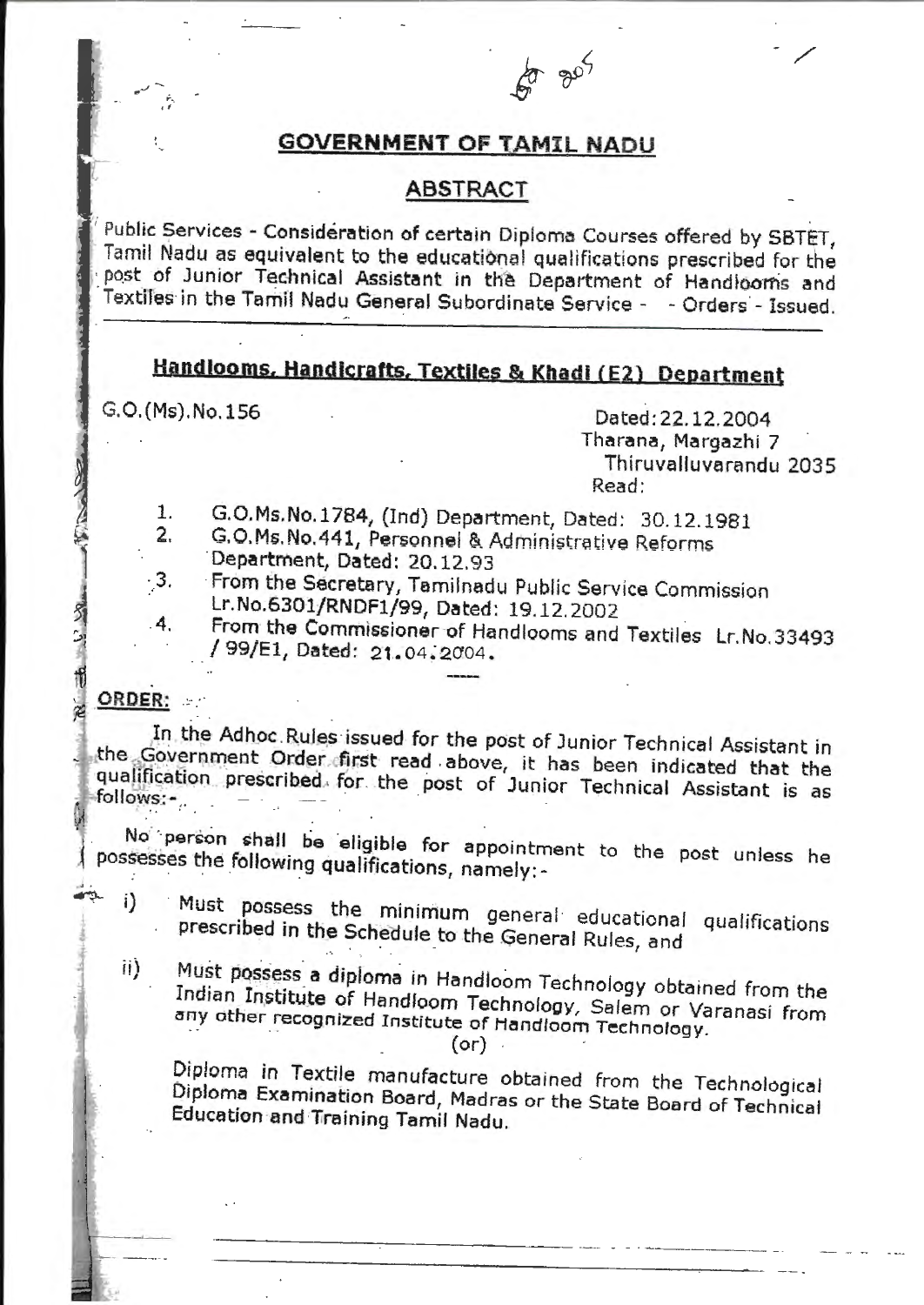In the letter second read above the Secretary, Tamilnadu Public  $2<sub>1</sub>$ Service Commission has stated that some candidates possessing the following qualifications applied for recruitment to the post of Junior Technical Assistant in the Department of Handlooms and Textiles and it was referred to the Committee for deciding their equivalence with the prescribed educational qualifications for the post.

1. Diploma in Textile Processing

2. Diploma in Textile Designing and Weaving

3. Diploma in Man-made Fibre Technology

4. Diploma in Textile Marketing & Management

5. Diploma in Textile Engineering.

The above subjects were placed before the Committee on educational qualifications, headed by the Chariman, Tamil Nadu Public Service Commission in its meeting held on 12.12.2002.

The Committee has resolved to recommend to consider the 3. Diploma in Textile Processing, Diploma in Textile Designing and Weaving; Diploma in Man-made Fibre Technology and Diploma in Textile Engineering Courses offered by the State Board of Technical Education and Training, Tamil Nadu as equivalent to the educational qualifications prescribed for the post of Junior Technical Assistant in the Department of Handlooms and Textiles in the Tamil Nadu General Subordinate Services. In the case of Diploma in Textile Marketing and Management course offered by the State Board of Technical Education and Training, Tamil Nadu it was resolved as . Not recommended " as equivalent to the educational qualifications prescribed for recruitment to the post of Junior Technical Assistant in the Department of Handlooms and Textiles in the Tamil Nadu General. Subordinate Service.

 $\mathbf{4}$ . The Government have carefully examined the request of the Secretary, Tamilnadu Public Service Commission. After careful examination, the Government accept the recommendation of the Committee on educational qualifications and accordingly direct that the following courses are equivalent to the educational qualifications prescribed for post of Junior **Technical Assistant**  $\mathcal{L} = \mathcal{L}$ 

| Diploma in Textile Processing            |                                                |
|------------------------------------------|------------------------------------------------|
| Diploma in Textile Designing and Weaving | <b>Offered</b> by SBTET<br><i>i</i> Tamil Nadu |
| Diploma in Man-made Fibre Technology     |                                                |
| Diploma in Textile Engineering.          |                                                |